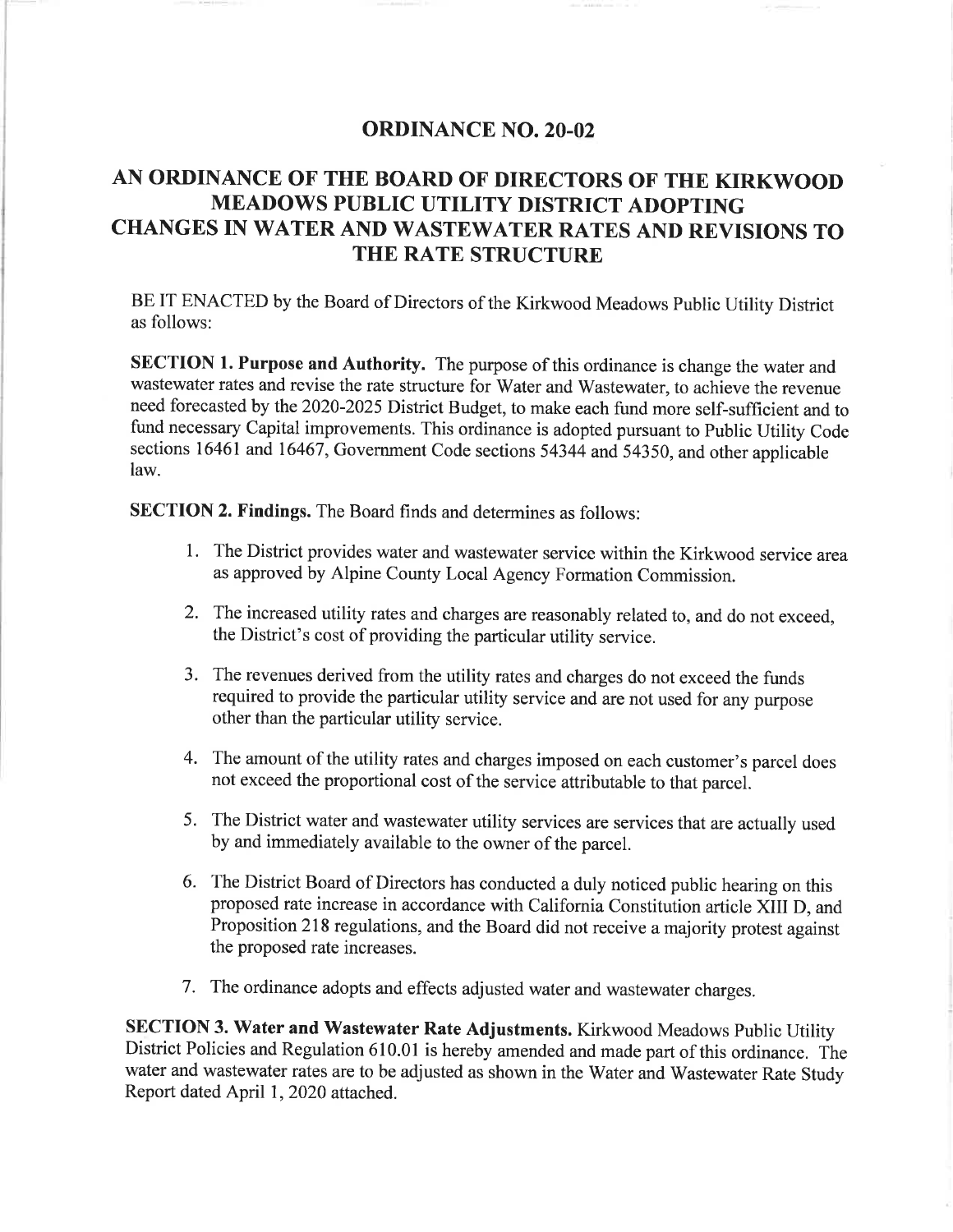SECTION 4. CEQA. The Board of Directors finds that this modification of water and wastewater rates is for the purposes of meeting operating expenses of the District water and wastewater waste utility operations (including labor, supplies, equipment and materials). meeting financial reserve needs and requirements of the District water and wastewater systems, and obtaining funds for water and wastewater system improvements that are necessary to maintain and enhance water and wastewater services within the existing District service area. Accordingly, the District Board determines that this fee increase is exempt from the California Environmental Quality Act and CEQA Guidelines. (Public Resources Code section 21080(b) (8); CEQA Guidelines section 15273.)

**SECTION 5. Effective Date.** This ordinance shall take effect on July 1, 2020.

**SECTION 6. Posting.** Within 17 days from the date of passage of this ordinance, the District Secretary shall post a copy of the ordinance in three public places in the District.

PASSED AND ADOPTED by the Board of Directors of the Kirkwood Meadows Public Utility District on the  $3^{\frac{14}{2}}$  day of  $\frac{1}{\sqrt{1}}$   $\frac{1}{\sqrt{1}}$  2020, by the following vote:

AYES: President Richert, Directors Epstein, O'Grady, and Perroud

NOES: None

ABSTAIN: Director Dombrook

**ABSENT: None** 

Mi Minin

President

Attest:

ites a. Doulrook

Secretary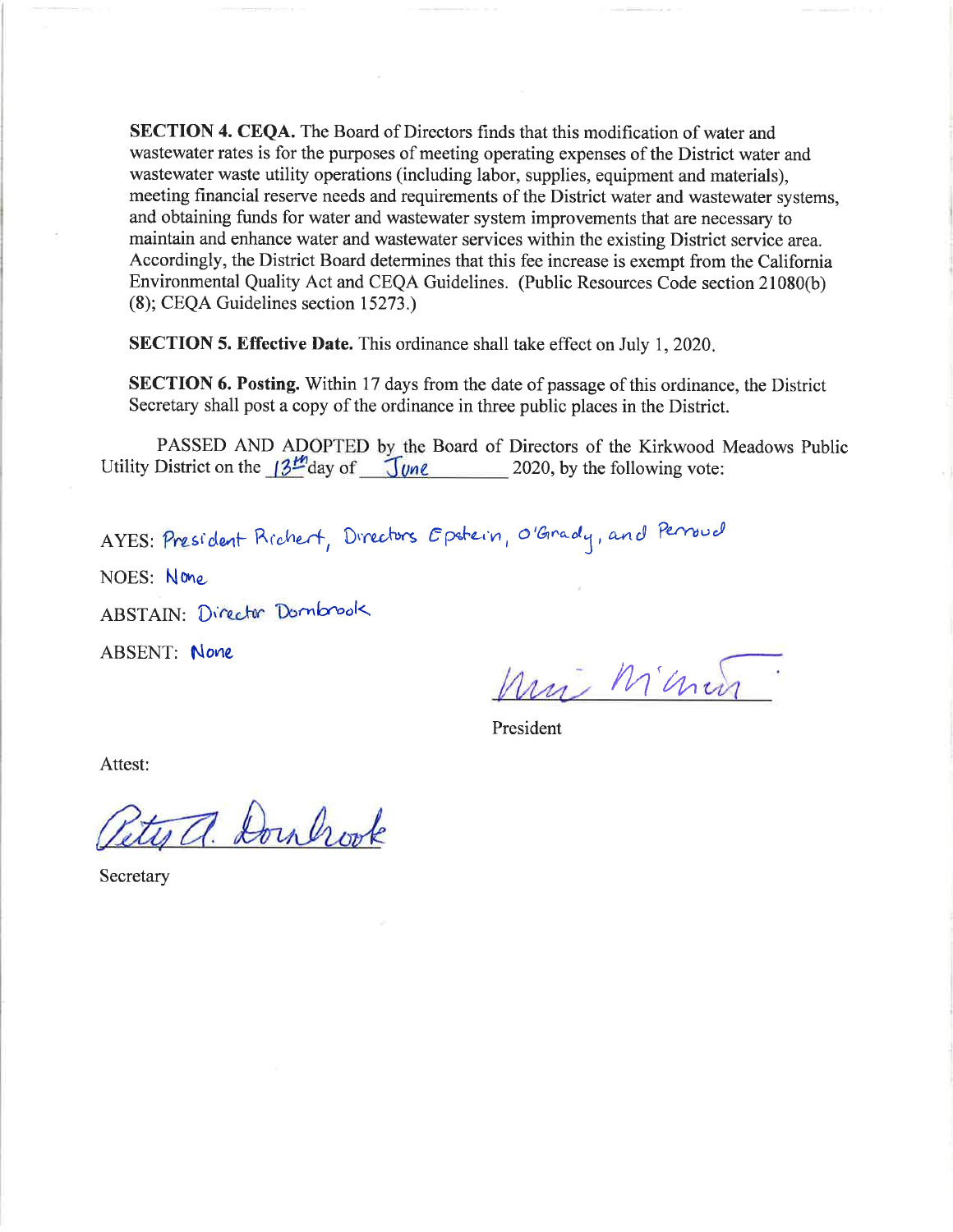Drafted: 7/2/85 Enacted: 7/3/85 Modified: 3/20/86, 11/29/90, 10/8/98, 01/25/00, 03/22/01, 12/13/01, 11/11/10, 10/12/13, 06/03/17 06/13/20

Deleted:

#### **REGULATION N0. 610.01 KIRKWOOD MEADOWS PUBLIC UTILITY DISTRICT RATES - WATER AND WASTEWATER SERVICE**

### 1. **WATER SERVICE**

- a. General
	- i. Service is established, and customers are charged, upon installation of a water meter.
	- ii. Customers are charged a Base Rate, Meter Charge, and Usage Rate.
		- 1. Base Rates vary as per below.
			- 2. Meter Charge is charged per meter.
		- 3. Usage Rate is charged per unit of usage (100 cubic feet / 748 gallons).
	- iii. There are no shutoff privileges. Once an account is established, service continues in perpetuity.
- b. Residential Domestic (Indoor) Service
	- i. Rates apply to single and multiple family dwellings.
	- ii. Base Rate is charged per Dwelling Unit ('DU').
- c. Residential Irrigation Service
	- i. Applies to irrigation water that does not enter the wastewater system.
	- ii. Rates apply to single and multiple family dwellings irrigation services.
	- iii. Base Rate assessed per DU and is charged one-third (1/3) of the Residential Domestic Service Base Rate.
- d. Commercial Domestic (Indoor) Service
	- i. Rates apply to all commercial and non-residential accounts.
	- ii. Base Rate is charged per Equivalent Dwelling Unit ('EDU').
		- 1. An EDU is defined as equal to the average monthly Residential Domestic water use, calculated annually.
		- 2. EDUs are assigned based on the average water usage of Commercial Domestic accounts over the past three (3) years or anticipated usage where sufficient data does not exist.
		- 3. A minimum of one (1) EDU is assigned to each commercial account.
- e. Commercial Irrigation Service
	- i. Applies to irrigation water that does not enter the wastewater system.
	- ii. Rates apply to all commercial and non-residential irrigation accounts.
	- iii. Base Rate is charged per EDU as defined above.
- f. Construction Service:
	- i. Applies to waster used for construction purposes to reduce dust, clean tools, and general construction activities and that does not enter the wastewater system.
	- ii. No Base Rate shall apply.
	- iii. Meter Charge for temporary Hydrant Meters shall be as periodically adopted by the Board and is not included in this Regulation.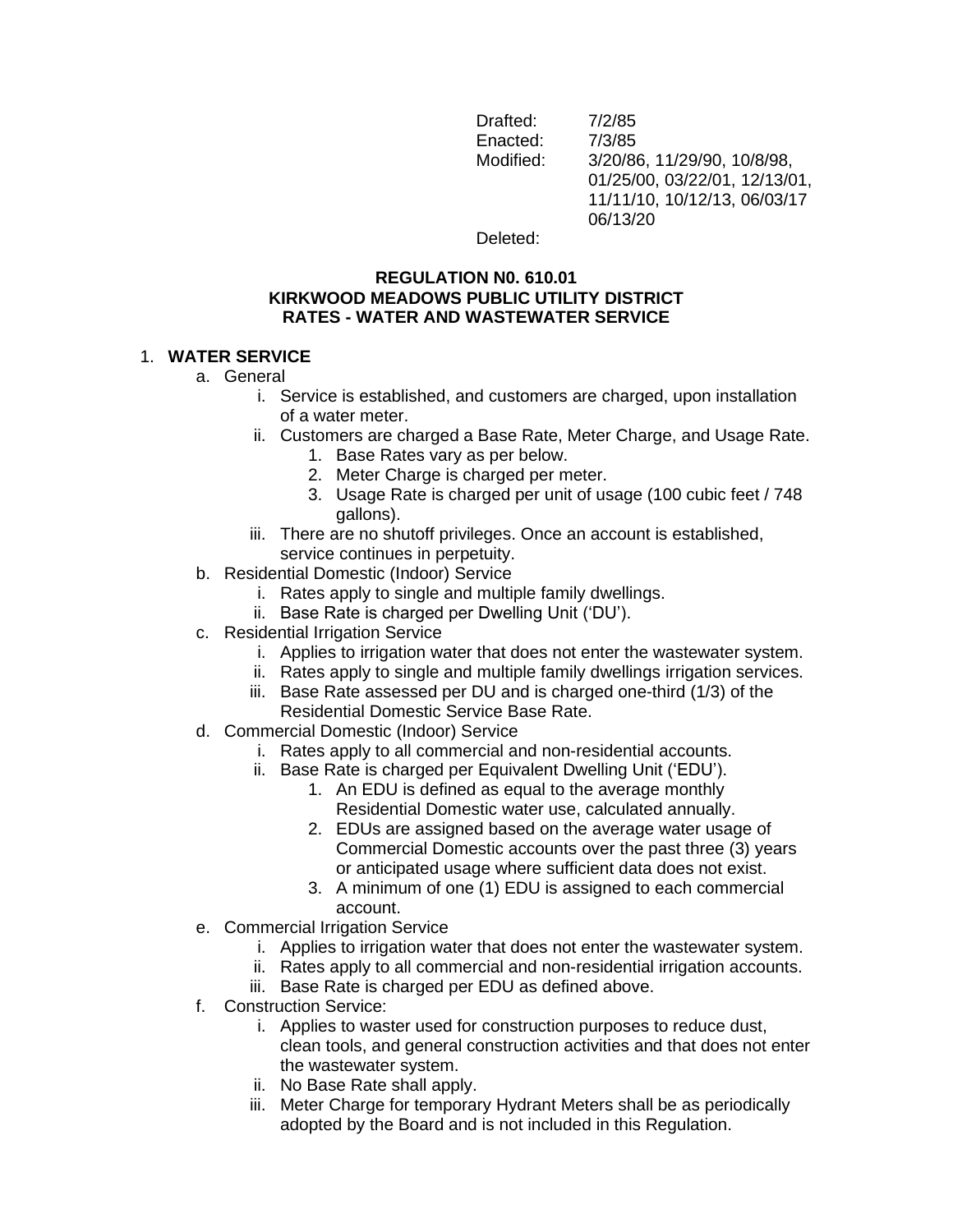|                                                     | FY.<br>2020/21 | <b>FY</b><br>2021/22 | FY<br>2022/23 | FY.<br>2023/24 | <b>FY</b><br>2024/25 |
|-----------------------------------------------------|----------------|----------------------|---------------|----------------|----------------------|
| <b>Monthly Meter Charge (per</b><br>meter)          | \$3.35         | \$3.65               | \$3.98        | \$4.34         | \$4.43               |
| <b>Monthly Domestic Base</b><br>Rate <sup>(a)</sup> | \$29.29        | \$31.93              | \$34.80       | \$37.93        | \$38.69              |
| Monthly Irrigation Base Rate <sup>(b)</sup>         | \$9.76         | \$10.64              | \$11.60       | \$12.64        | \$12.89              |
| <b>Usage Rate (per 100 CF)</b>                      | \$10.40        | \$11.34              | \$12.36       | \$13.47        | \$13.74              |

Water Rates over the next 5 years are summarized below:

(a) Charged per dwelling unit for residential and per EDU for commercial

(b)Charged per dwelling unit for residential irrigation and per IEDU for commercial Irrigation

## 2. **WASTEWATER SERVICE**

- a. General
	- i. Service is established, and customers are charged, upon installation of a water meter and connection to the wastewater collection system.
	- ii. High Strength wastewater is defined as wastewater containing 1) greater amounts of fats, oils, and greases (FOG) or other organic components than residential wastewater; 2) greater amounts of suspended solids or high amounts of certain chemicals than residential wastewater; 3) greater amounts of any components can interfere with the normal biological processes of the wastewater facilities than residential wastewater; or 4) wastewater with measured concentrations of
		- 1. Biochemical Oxygen Demand ('BOD') greater than 175 milligrams per liter ('mg/l').
		- 2. Suspended Solids greater than 175 mg/l.
	- iii. There are no shutoff privileges, once an account is established, service continues in perpetuity.
- b. Residential Wastewater Service
	- i. Rates apply to single and multiple family dwellings.
	- ii. Base Rate is charged per DU as defined above.
	- iii. Usage Rate is charged per unit of Residential Domestic water usage.
- c. Commercial Wastewater Service
	- i. Rates apply to non-High Strength commercial and non-residential accounts.
	- ii. Base Rate is charged per EDU as defined above.
	- iii. Usage Rate is charged per unit of Commercial Domestic water usage.
- d. Commercial High-Strength Wastewater Service
	- i. Rates apply to High Strength commercial and non-residential accounts.
	- ii. Base Rate is charged per EDU as defined above.
	- iii. High Strength Usage Rate is charged per unit of Commercial Domestic water usage.
	- iv. For any new commercial or other non-residential account, the District General Manager shall determine and establish appropriate EDUs for the account by applying current, generally accepted engineering practices plus strength factor as appropriate.